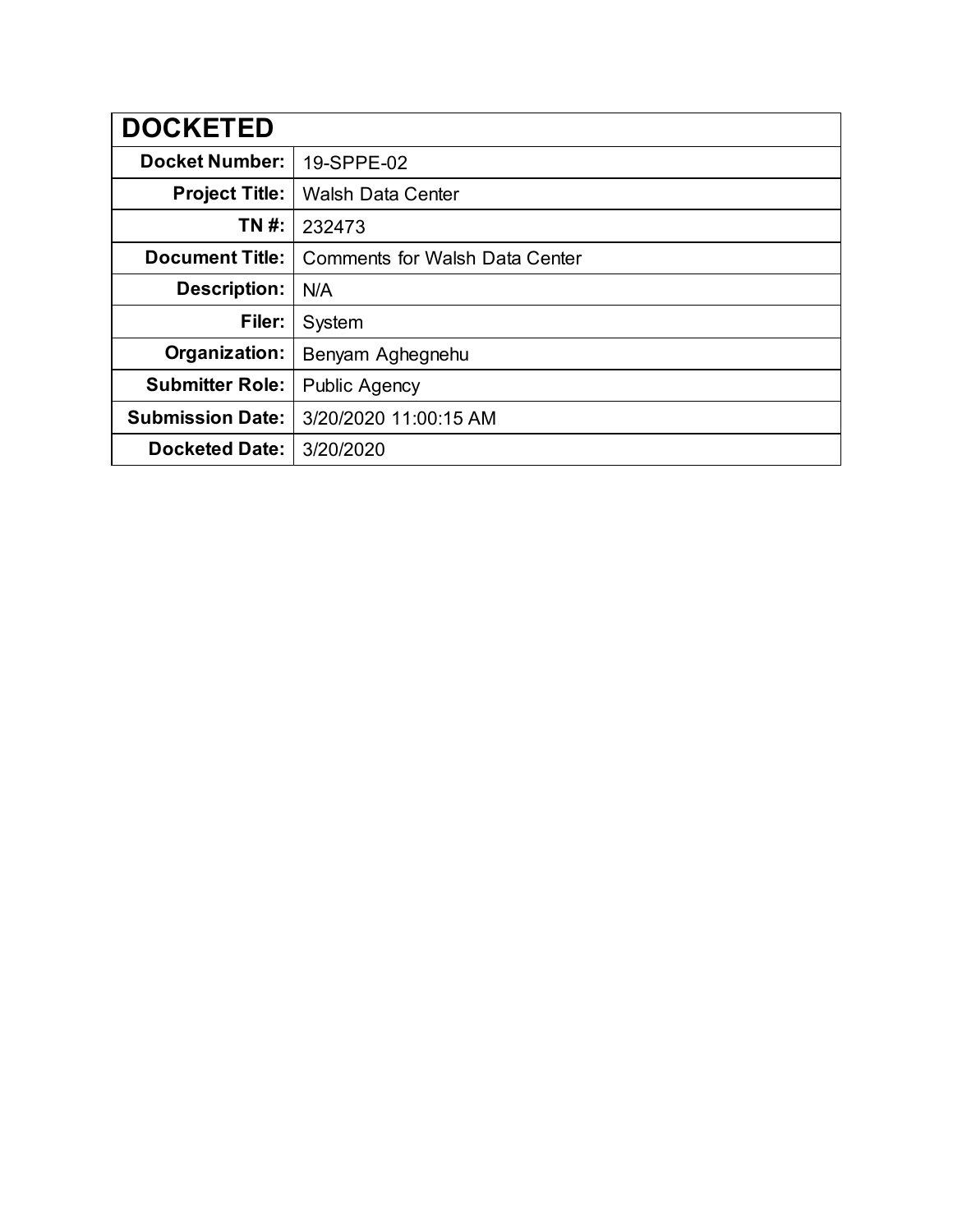*Comment Received From: Benyam Aghegnehu Submitted On: 3/20/2020 Docket Number: 19-SPPE-02*

## **Comments for Walsh Data Center**

*Additional submitted attachment is included below.*